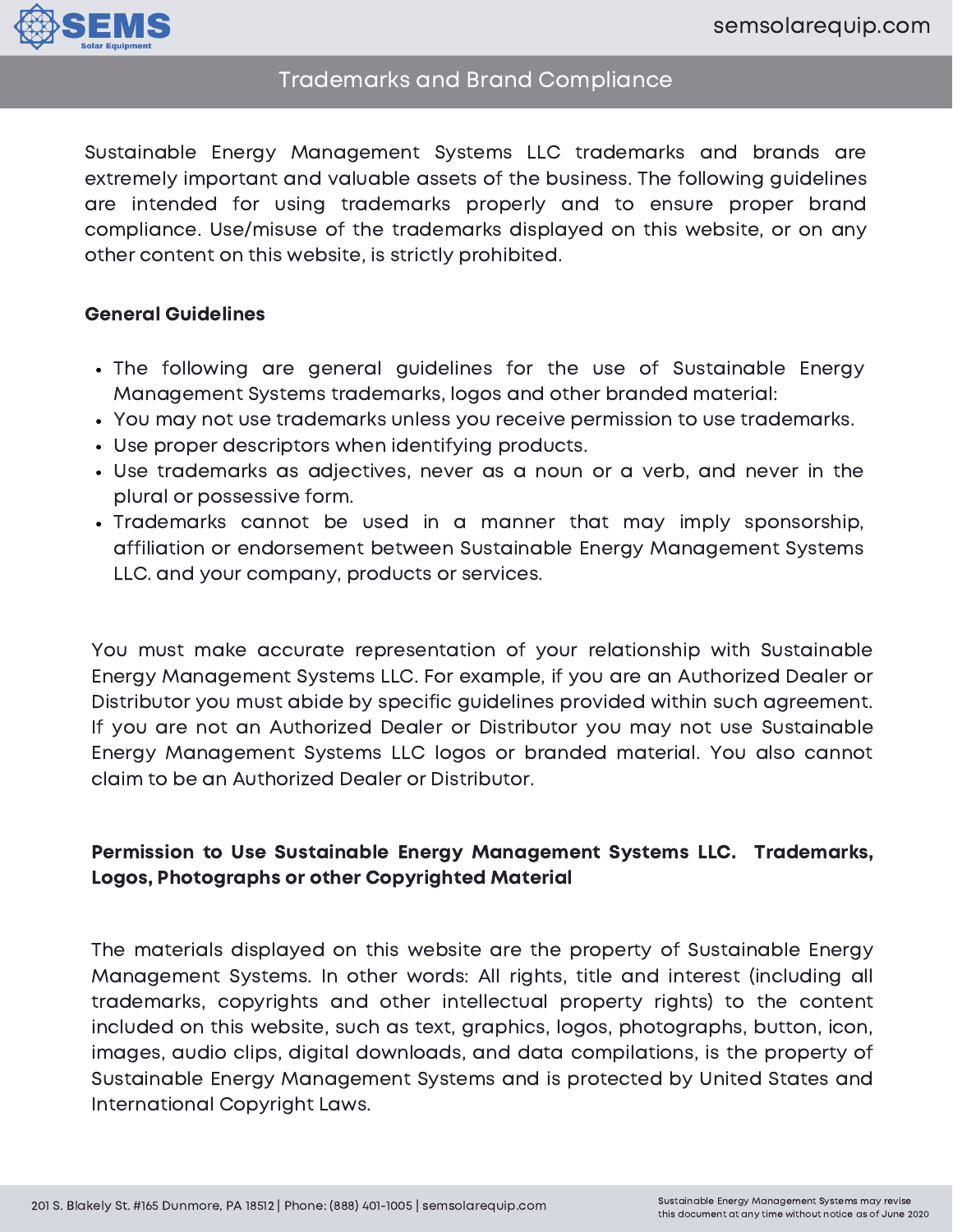

# Trademarks and Brand Compliance

Do not imitate trademarks, logos, trade dress, or other elements in any of your materials, including but limited to advertising, product packaging, Web sites, and promotional materials.

Nothing contained on this website should be construed as granting any license or right to use any Trademark displayed on this website. You may not reproduce, redistribute or otherwise use any materials without the express written consent. Use of Trademarks, text, graphics, logos, photographs, button, icon, images, audio clips, digital downloads, and data compilations, in any manner that is likely to cause confusion among customers or in any manner that disparages, or discredits Sustainable Energy Management Systems LLC is prohibited.

### You must be granted express permission to use trademarks, logos, photographs or other copyrighted material.

#### Attribution Statements

Whenever Sustainable Energy Management Systems LLC trademarks are used, a trademark attribution statement must be included to assign proper ownership. The statement should read:

" Example: logo is a trademarks or registered trademarks of Sustainable Energy Management Systems in the U.S. and other countries. All Rights Reserved."

#### Company, Service, Product, and Domain Names

You may not register any of Sustainable Energy Management Systems LLC trademarks, or any potentially confusing variation thereof, as part of your company name, trade name, service name, product name or domain name.

You may not combine your company name, trade name, service name, product name or domain name in conjunction with any trademarks.

#### Merchandise

You may not manufacture, sell, or give away any merchandise items that bear any of Sustainable Energy Management Systems LLC trademarks, including logos, except pursuant to express permission.

#### Social Media

You may not use any of Sustainable Energy Management Systems LLC trademarks as the name of your social media account, and any and all pages or communities should not include any of Sustainable Energy Management Systems LLC trademarks.